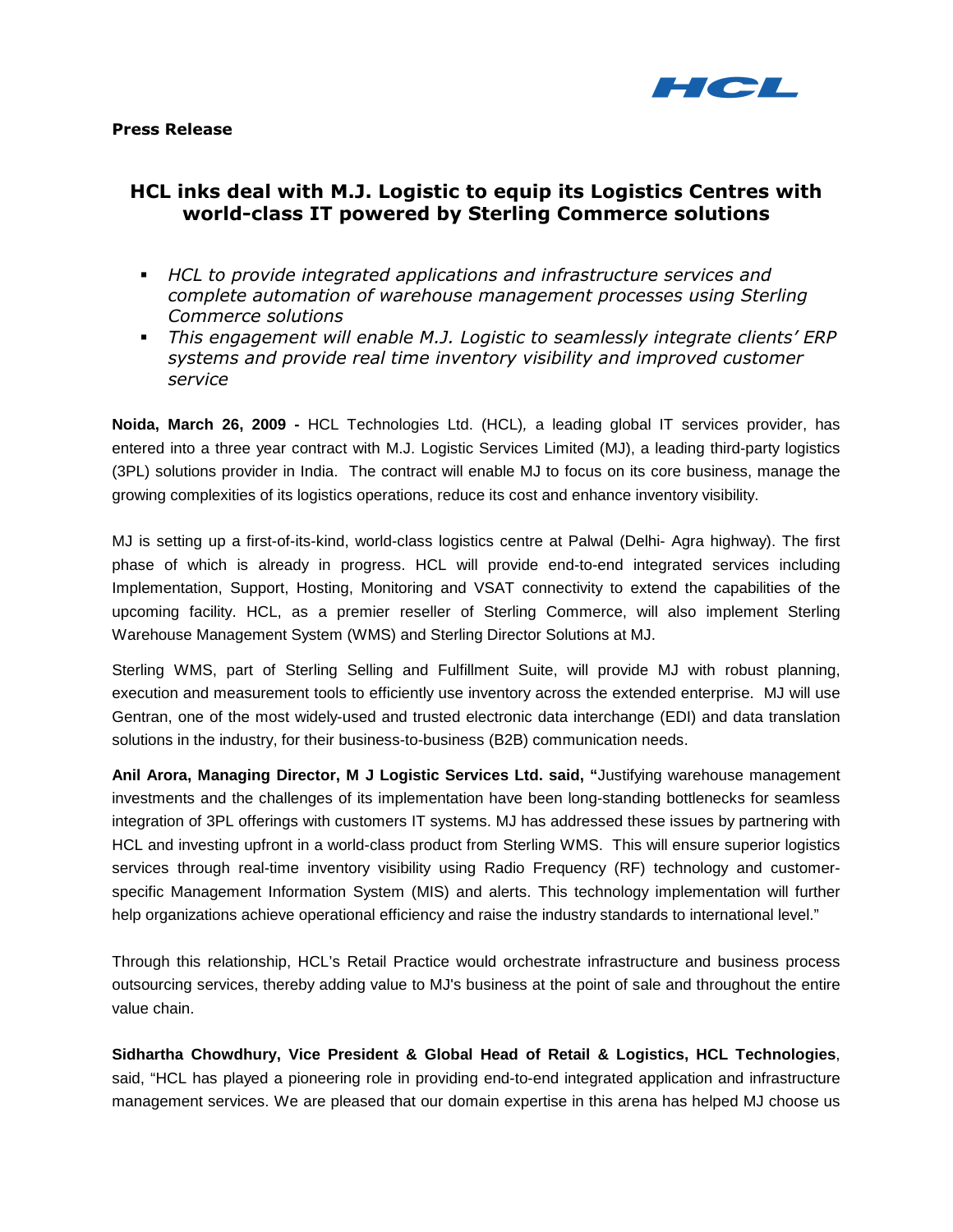

to automate the warehouse management process and manage the growing complexities of their business. We stay committed to creating transformational value for MJ in this engagement and look forward to a long and mutually-rewarding relationship."

"The overall 3PL market in India accounts for less than 20 percent, compared to more than 40 percent in developed countries. There is a huge potential for IT investments by companies such as MJ as they develop state-of-the-art warehouse operations for multiple users," Mr. Chowdhury added.

"With our solution set, we see logistics as a major potential market in India as this segment gets more organized," **said Robert E. Prigge, Vice-President of Asia Pacific and Japan, Sterling Commerce**. "The cost-effectiveness of warehousing and 3PL operations in India has been a significant attraction for large corporations, attracting interest from multinationals or domestic retailers operating in FMCG, CPG, pharmaceuticals and automotive sectors. The combination of our comprehensive selling and fulfillment applications, and robust enterprise and B2B integration solutions will help these companies transform their commerce operations."

HCL has over 70+ large end-to-end supply chain engagements ranging from consultancy to maintenance & support. It also has 200+ domain experts focused on SCM for strategic alliance partnerships with leading SCM package vendors including SAP, Oracle, i2, and Manhattan.

M.J. Logistic Services Ltd. (MJ) offers complete storage, transportation and distribution solution to customers in FMCG, auto components, retail, paints and foods business. MJ designs and executes customer-centric supply chain solutions that manage the logistical challenges and issues faced by the customers. The company has a strong presence in Delhi & National Capital Region (NCR), and operations in Haryana, Punjab, Himachal Pradesh and Uttarakhand.

## About HCL Technologies

HCL Technologies is a leading global IT services company, working with clients in the areas that impact and redefine the core of their businesses. Since its inception into the global landscape after its IPO in 1999, HCL focuses on 'transformational outsourcing', underlined by innovation and value creation, and offers integrated portfolio of services including software-led IT solutions, remote infrastructure management, engineering and R&D services and BPO. HCL leverages its extensive global offshore infrastructure and network of offices in 19 countries to provide holistic, multi-service delivery in key industry verticals including Financial Services, Manufacturing, Aerospace & Defense, Telecom, Retail & CPG, Life Sciences & Healthcare, Media & Entertainment, Travel, Transportation & Logistics, Automotive, Government and Energies & Utilities. HCL takes pride in its philosophy of 'Employee First' which empowers our 52,957 transformers to create a real value for the customers. HCL Technologies, along with its subsidiaries, had consolidated revenues of US\$ 2.0 billion (Rs. 8974 crores), as on 31st December 2008. For more information, please visit www.hcltech.com

## About HCL Enterprise

HCL is a \$5 billion leading Global Technology and IT Enterprise that comprises two companies listed in India – HCL Technologies & HCL Infosystems. The 3-decade-old Enterprise, founded in 1976, is one of India's original IT garage start-ups. Its range of offerings spans Product Engineering, Custom & Package Applications, BPO, IT Infrastructure Services, IT Hardware, Systems Integration, and distribution of ICT products. The HCL team comprises over 58,000 professionals of diverse nationalities, who operate from 20 countries including 360 points of presence in India. HCL has global partnerships with several leading Fortune 1000 firms, including leading IT and Technology firms. For more information, please visit www.hcl.in